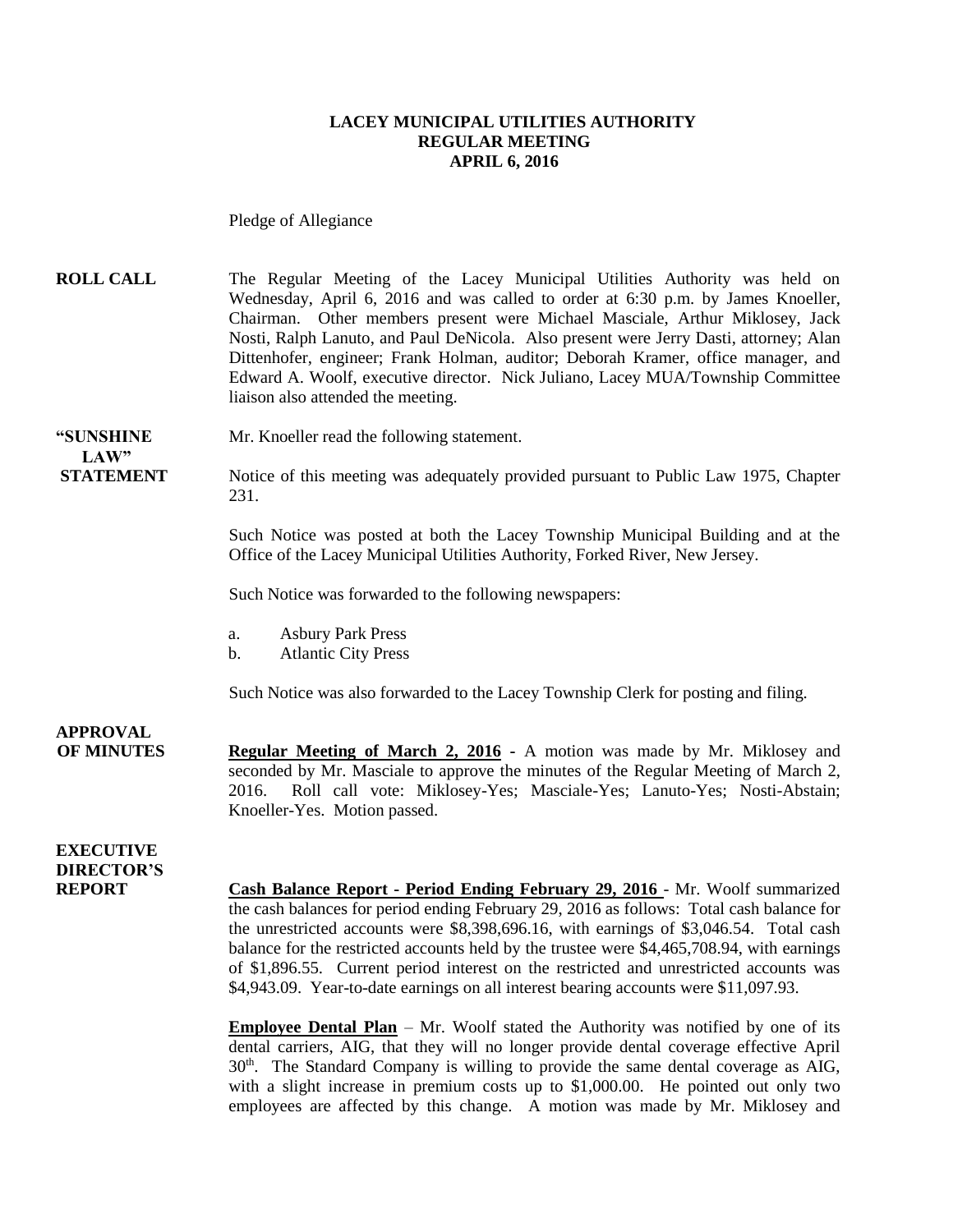seconded by Mr. Nosti to enter into an Agreement with The Standard Company for dental benefits. Roll call vote: Miklosey-Yes; Nosti-Yes; Lanuto-Yes; Masciale-Yes; Knoeller-Yes. Motion passed.

**Investment Update** – Brian DeBrino from Northern Advisory Group provided the Commissioners with an update on its interest earnings prior to the Board meeting. The report was favorably accepted.

**Deferred Compensation Plan** – Mr. Woolf stated Northern Advisory Group offers deferred compensation plans, as well as college plans, for employees. He would like to offer these plans to the LMUA employees at no cost to the Authority. A motion was made by Mr. Nosti and seconded by Mr. Masciale to ……..Roll call vote: Nosti-Yes; Masciale-Yes; Lanuto-Yes; Miklosey-Yes; Knoeller-Yes. Motion passed.

**BUSINESS**

**REPORT** The business report was submitted for review.

**ENGINEER'S**

**REPORT HMPG Generators** – Mr. Dittenhofer stated electrical work is complete. Generators have been delivered and load bank test to be performed.

> **Water Treatment Plant No. 1 Upgrades** – Mr. Dittenhofer stated Well No. 8 startup is complete. Minor punch list items outstanding.

> **Bee Street Water and Sewer Extension** - Mr. Dittenhofer stated permit applications have been submitted to OCUA and NJDEP. Mr. Woolf stated he is awaiting quotations for the labor.

> **Center Street Water and Sewer Extension** – Mr. Dittenhofer stated permit applications have been submitted to OCUA and NJDEP.

> **Bayonne Avenue Paving** – Mr. Dittenhofer stated revised plans and cost estimates have been prepared. Mr. Woolf stated \$50,000.00 is budgeted for this project, however, the estimates came in above that figure. Mr. Knoeller asked Mr. Dittenhofer to bid the project.

> Mr. Miklosey asked if it is possible the Township do the paving. Mr. Knoeller stated once the bids are back, he and Mr. Woolf will speak with Mr. Parker about it.

> **Well No. 7 & 8** - Mr. Knoeller asked if there has been security upgrades at Well No. 8. Mr. Woolf stated bollards were installed around the electrical cabinet. Fencing will be installed, and he is in the process of looking into installation of cameras.

> Mr. Masciale asked about running both Wells  $7 & 8$ . Mr. Dittenhofer stated you cannot run both wells at the same time. It is permitted that Well 8 is a backup to Well 7 and vise-versa. There is only allocation from the State for 1500 gpm. Mr. Masciale asked if each well could run at 750 gpm. Mr. Woolf stated each plant has a rating. Plant 1 is 1500 gpm and plant 2 is 2800 gpm. Only 1500 gpm can be put through plant 1, and Wells 7 & 8 are dedicated to plant 1. Wells 3, 4 & 5 are dedicated to plant 2. They are two separate systems. Mr. Dittenhofer added the plan was to pump plant 1 at 1500 gpm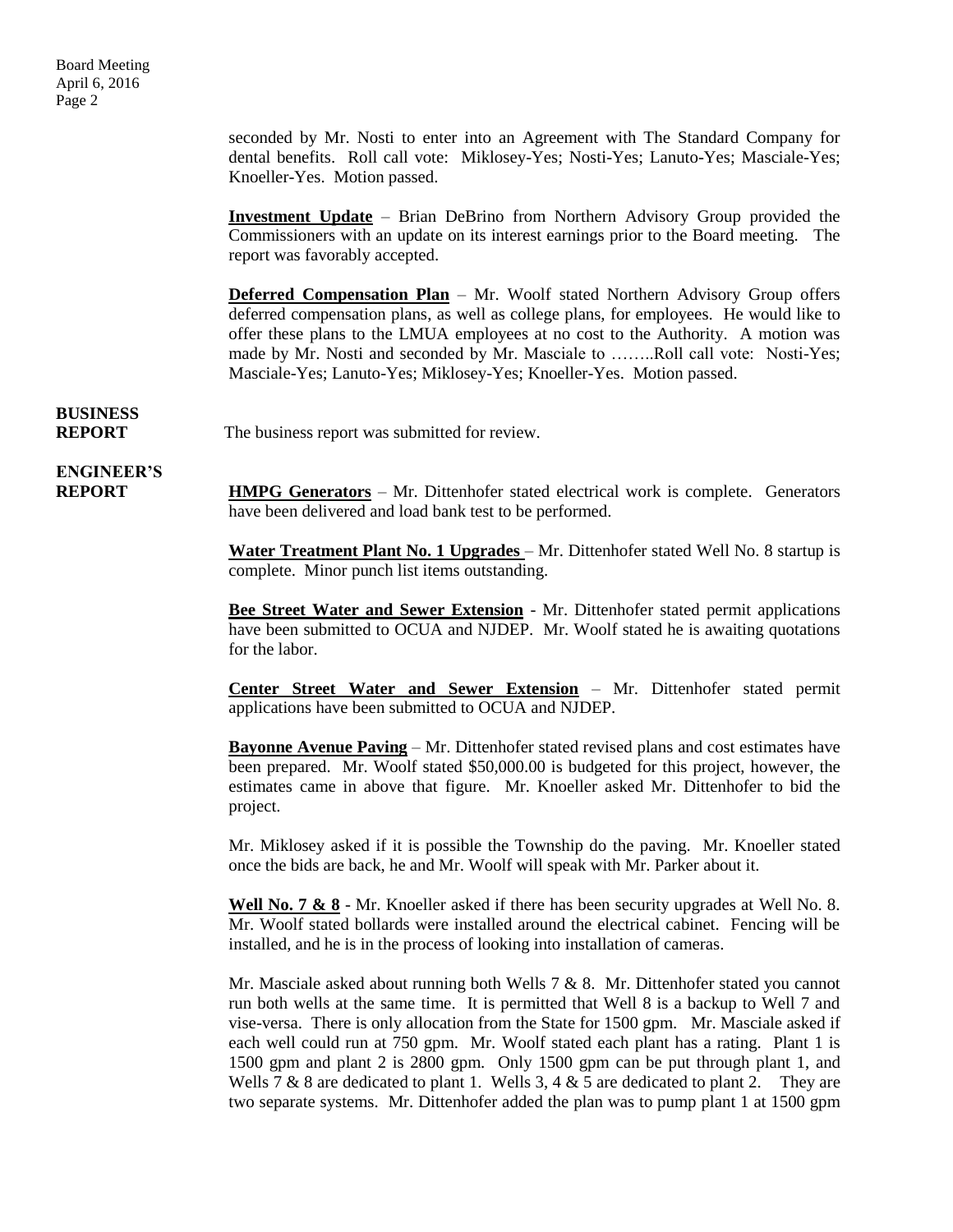and back off on plant 2. Mr. Masciale recommended being proactive and get the permit for increased flow out of Wells 7  $\&$  8, and upgrade the plant when necessary. Mr. Dittenhofer stated the water allocation permit is issued for a five year period and you have to show what your needs are in that five year period. They will not grant based on speculation just for diversion. Mr. Knoeller stated the point is to sell water to other towns. The best approach would be to apply for increased allocation if the State knows the reason of selling water to other towns.

# **ATTORNEY'S**

**REPORT 530 Lacey Road, LLC** – Mr. Dasti stated his office prepared the Developer's Agreement, which has been forwarded to the applicant's attorney for developer execution.

> **Bee Way – W/S Main Extension Project** – Mr. Dasti stated the bid specs are being prepared by the Authority's engineer, after which the project will be put out to bid.

> **Exelon** – Mr. Dasti stated Exelon is not interested in extending water lines to their property since the plant is closing.

# **AUDITOR'S**

**REPORT Accountant's Status Report – Month Ended February 29, 2016** – Mr. Holman reported revenues and user charges resulted in a favorable variance on both water and sewer. The audit will be completed this month, and a finance committee meeting is scheduled for April 27<sup>th</sup> 9:00 a.m.

> Mr. Holman stated there is a pension obligation that must be included in the audit. It is a present value of all future pension payments. However, the State has not provided his office with the most recent information. As a matter of policy, his office recommends presenting the audit on time and not wait for the information from the State. This issue will be discussed further at the finance committee meeting.

#### **CORRESPONDENCE**

**Janice Rossi, Hazelton Avenue** – Requesting relief of utility bill, due to pipe leak. Since the water from the leak did not go into the sewer system, a motion was made by Mr. Nosti and seconded by Mr. Masciale to grant a credit adjustment on the sewer charges in the amount of \$132.56 (35,000 gallons). Roll call vote: Nosti-Yes; Masciale-Yes; Lanuto-Yes; Miklosey-Yes; Knoeller-Yes. Motion passed.

**Marion Dashuta, Nantucket Rd.** – Requesting relief of utility bill, due to pipe leak. Since the water from the leak did not go into the sewer system, a motion was made by Mr. Nosti and seconded by Mr. Masciale to grant a credit adjustment on the sewer charges in the amount of \$168.72 (57,000 gallons). Roll call vote: Nosti-Yes; Masciale-Yes; Lanuto-Yes; Miklosey-Yes; Knoeller-Yes. Motion passed.

**Frank Magliola, Albatross Ct.** – Requesting relief of utility bill, due to pipe leak. Since the water from the leak did not go into the sewer system, a motion was made by Mr. Nosti and seconded by Mr. Masciale to grant a credit adjustment on the sewer charges in the amount of \$417.33 (\$75,000 gallons). Roll call vote: Nosti-Yes; Masciale-Yes; Lanuto-Yes; Miklosey-Yes; Knoeller-Yes. Motion passed.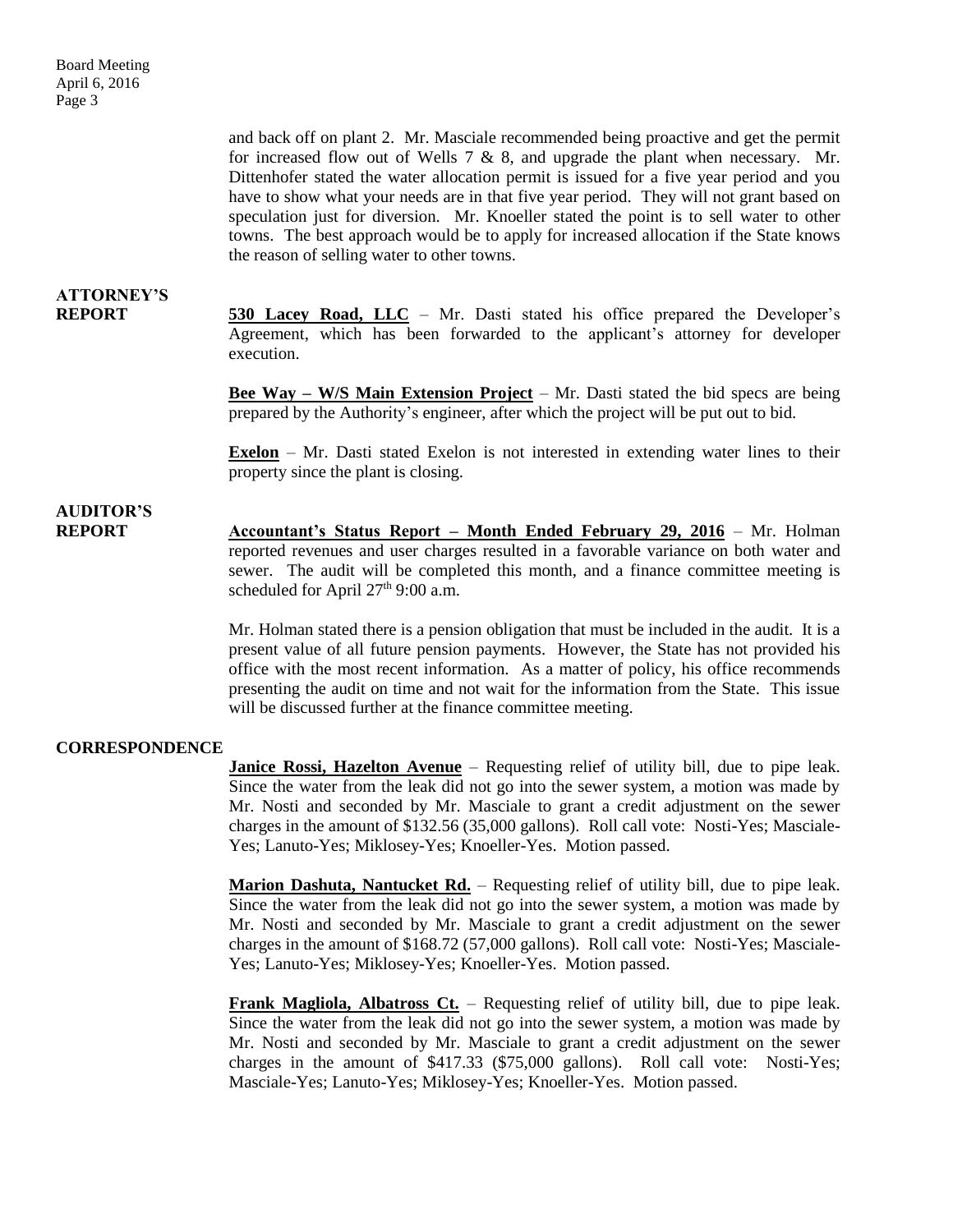**Anthony Pagano, Sarasota Dr. -** Requesting relief of utility bill, due to pipe leak. Since the water from the leak did not go into the sewer system, a motion was made by Mr. Nosti and seconded by Mr. Masciale to grant a credit adjustment on the sewer charges in the amount of \$99.71 (29,000 gallons). Roll call vote: Nosti-Yes; Masciale-Yes; Lanuto-Yes; Miklosey-Yes; Knoeller-Yes. Motion passed.

**Dale Harris, Arlington Ave. –** Requesting relief of utility bill, due to a pipe leak. Since the water from the leak did not go into the sewer system, a motion was made by Mr. Nosti and seconded by Mr. Masciale to grant a credit adjustment on the sewer charges in the amount of \$234.10 (56,000 gallons). Roll call vote: Nosti-Yes; Masciale-Yes; Lanuto-Yes; Miklosey-Yes; Knoeller-Yes. Motion passed.

**Faith Martorina, Falkenburgh Ave. –** Requesting relief of utility bill, due to a pipe leak. Since the water from the leak did not go into the sewer system, a motion was made by Mr. Nosti and seconded by Mr. Masciale to grant a credit adjustment on the sewer charges in the amount of \$180.90 (45,000 gallons). Roll call vote: Nosti-Yes; Masciale-Yes; Lanuto-Yes; Miklosey-Yes; Knoeller-Yes. Motion passed.

## **OLD**

**BUSINESS Professional Services Agreement – Gluck, Walrath LLC – Authority Bond Counsel** Chairman Knoeller executed the Professional Services Agreement between the Lacey Municipal Utilities Authority and Gluck, Walrath LLC.

> **Professional Services Agreement – Remington, Vernick & Vena – Authority Engineer** – Chairman Knoeller executed the Professional Services Agreement between the Lacey Municipal Utilities Authority and Remington, Vernick & Vena Engineers.

> **Professional Services Agreement & Deferred Compensation Plan Agreement – Holman, Frenia & Allison, P.C.** – Chairman Knoeller executed the Professional Services Agreement and Deferred Compensation Plan Agreement between the Lacey Municipal Utilities Authority and Holman, Frenia & Allison, P.C.

## **NEW**

**BUSINESS** There was no new business to discuss.

### **PUBLIC BUSINESS/**

**COMMENT Regina Discenza, Sunset Drive** - Mrs. Discenza asked if the schools are tested directly for lead. Mr. Woolf stated the schools do not meet the qualifications through the lead and copper monitoring program. It is related to homes that are built between 1982 and 1986.

> Mrs. Discenza stated the April Board of Education meeting has been changed to April  $25<sup>th</sup>$  at 7:30. The budget will be presented at that time.

# **PAYMENT OF**

**VOUCHERS WHEREAS**, the members of the Lacey Municipal Utilities Authority carefully examined all vouchers presented for payment of claims;

> **NOW, THEREFORE, BE IT RESOLVED** by the Lacey Municipal Utilities Authority that: